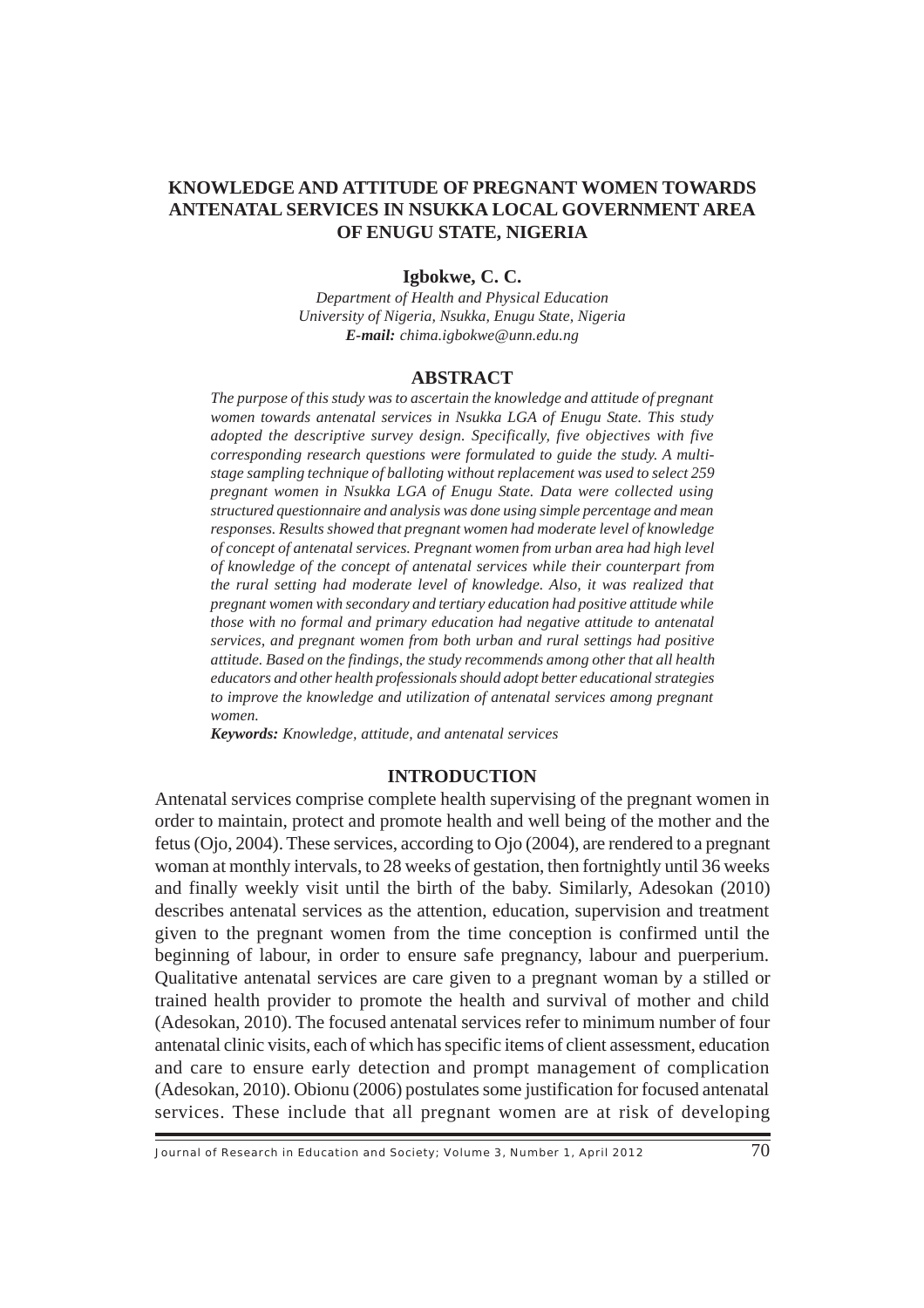a doctor at least one or two times during the pregnancy especially where there are no complication, that more attention are given to individuals in the high risk group but the risk approach to antenatal services are no longer considered effective in detecting which woman will have problems and that antenatal services increase the likelihood that a skilled healthcare providers will be present at birth. Functions of good antenatal services according to Lucas and Gilles (2003) are immunizing mothers with antitetanus toxiod; regular examination from midwives or health instructors, measuring of weight and height and continued monitoring of weight, physical examination by existing complications. They maintained that some of these services that make a good and functional antenatal must be available to pregnant women to enable they have access to them.

Knowledge has been variously defined. Hornby (2006) describes knowledge as the information, understanding and skills that one gains through education or experience. Knowledge is critical to man's quality of life because everything that is done depends on knowledge. WHO Report (1996) asserts that knowledge is prerequisite for any health action. The report maintains that many of the ailments people suffer from are to large extent self inflicted by anti-health practices due to lack of knowledge. Knowledge, according to Agbo (2003), is the sum of conceptions, views and propositions which have been established and tested. In the context of this study, knowledge refers to the act of having adequate information and understanding of the concept of antenatal services. This knowledge can be obtained through health education, electronic media, prints and health education programmes.

It could be in realization of the above assertion that Obionu (2006) and Nzeako (2007) maintained that knowledge of pregnant mothers is a major factor in determining the extent of utilization of antenatal services. According to them, the educational status of pregnant mothers is an influencing determinant in the effective utilization of maternal and child health (MCH) services. Igbokwe (2008) indicated that urban and rural locations have great impact on the utilization of antenatal services. Expectant mothers in the urban area utilize antenatal services better than their counterparts in the rural area who have the problems of accessibility to MCH services; some pregnant mothers in the rural area may have basic knowledge of the importance of antenatal services but due to problems of accessibility to health facilities will hinder them from such services (Igbokwe, 2008).

services by this group of women. Ideyi (2002) agreed that education of mothers have tremendous effect on utilization of MCH services by pregnant women. Also, Studies conducted in Nigeria and Ghana by UNICEF (2000) showed that educated expectant mothers access antenatal services more than their uneducated counterparts. Katjiuanje and Titus (2001) noted that the proportion of deaths associated with pregnant related diseases appeared to be higher among uneducated pregnant women, and the high rate is associated with non-utilization of antenatal inadequate knowledge concerning health related matters usually lead to negative attitude towards the health issue (Ideyi, 2002). Attitude is person's affective feelings

Journal of Research in Education and Society; Volume 3, Number 1, April 2012 71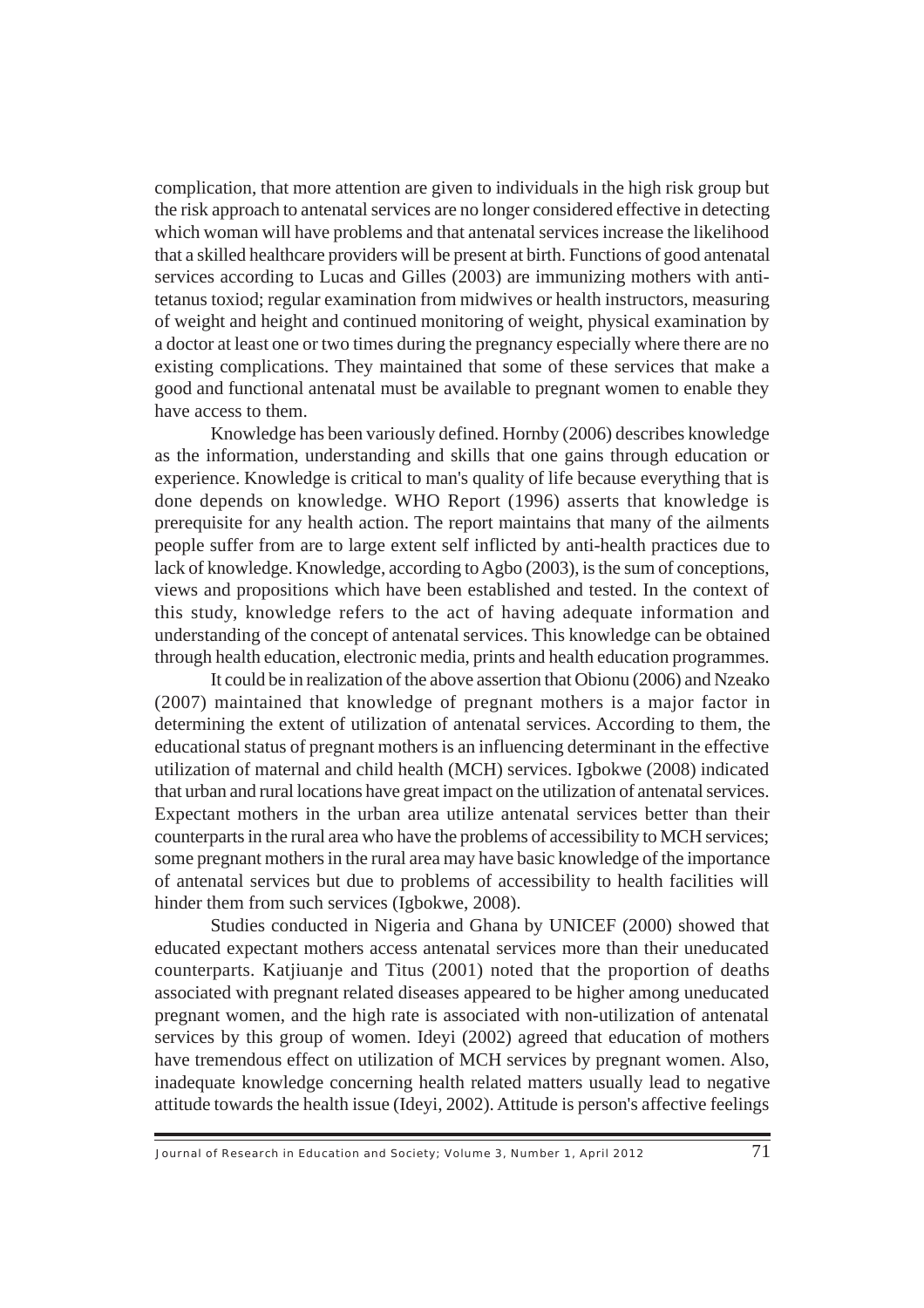of like and dislike. Attitude emerges out of personal experience and can be positive or negative. It is positive when a person develops a strong attraction of like for the situation, objects or other persons or groups while it is negative when the person develops a strong dislike for situation, objects, persons, group or any other identifiable aspects of our environment. Odunukwe (2002) states that attitude is our strong like and dislike for situation, objects, persons or any other identifiable aspects of our environment.

According to Odunukwe (2002), attitude is how reality is perceived by the individual or group. It is learned that attitude towards an individual, group or object develops with time upon when, where and how it all happens (Odunukwe, 2002). Park (2009) views attitude as acquired characteristics of an individual which predisposes him or her to respond in some preferential manner. In the present context, attitude refers to expectant mother's affective feelings of like and dislike to antenatal services. Thus, the pregnant women's personal experience to antenatal services can be positive or negative. Ojo (2004) asserts that the level of education has a significant influence on the attitude of pregnant women to antenatal services. Pregnant women with basic education usually manifest positive attitude (Ojo, 2004).

Location as indicated by Igbokwe (2008) is an environmental factor which could be associated with the attitude of childbearing mothers (CBMs) towards health programmes. He further argues that CBMs in the urban areas tend to manifest positive attitude towards the utilization of MCH services more than their rural counterparts. According to Igbokwe (2008), the extended family system still predominate in the rural areas and thus affecting them in the utilization of MCH services with resultant manifestation of negative attitude to health programmes. However, Myles (2009) has asserted that urban or rural location has no impact on the attitudes of CBMs to health programmes (Myles, 2009).

CBMs in any location that internalizes the concepts of health programmes will manifest positive behaviour to such health issue, therefore, knowledge appears to be very paramount in the attitude of people to any health related programme (Myles, 2009). This could be perhaps why Mauksch (1981) has stated that knowledge is essential to determine both the extent and quality of information that persons have about a particular issue or behaviour before a change can be effectively initiated. Knowledge and attitude, according to Okun (1996) are means to practice. Incidentally, no report of evaluative studies or basic surveys exist that focused on knowledge of and attitude to antenatal services among pregnant women in Nsukka LGA of Enugu State. Knowledge of and attitude to antenatal services among pregnant women as applied to this study describe the information, understanding and the feelings of like and dislike of these pregnant women to antenatal services.

Nsukka LGA is predominantly urban (University of Nigeria, Nsukka exclusive) and its suburbs that have rural features. The inhabitants of the area are mainly civil servants, probably due to the siting of the University of Nigeria in the area. However, there are few farmers and petty traders. Nevertheless, there are some

 $\frac{1}{2}$  Journal of Research in Education and Society; Volume 3, Number 1, April 2012  $\frac{72}{2}$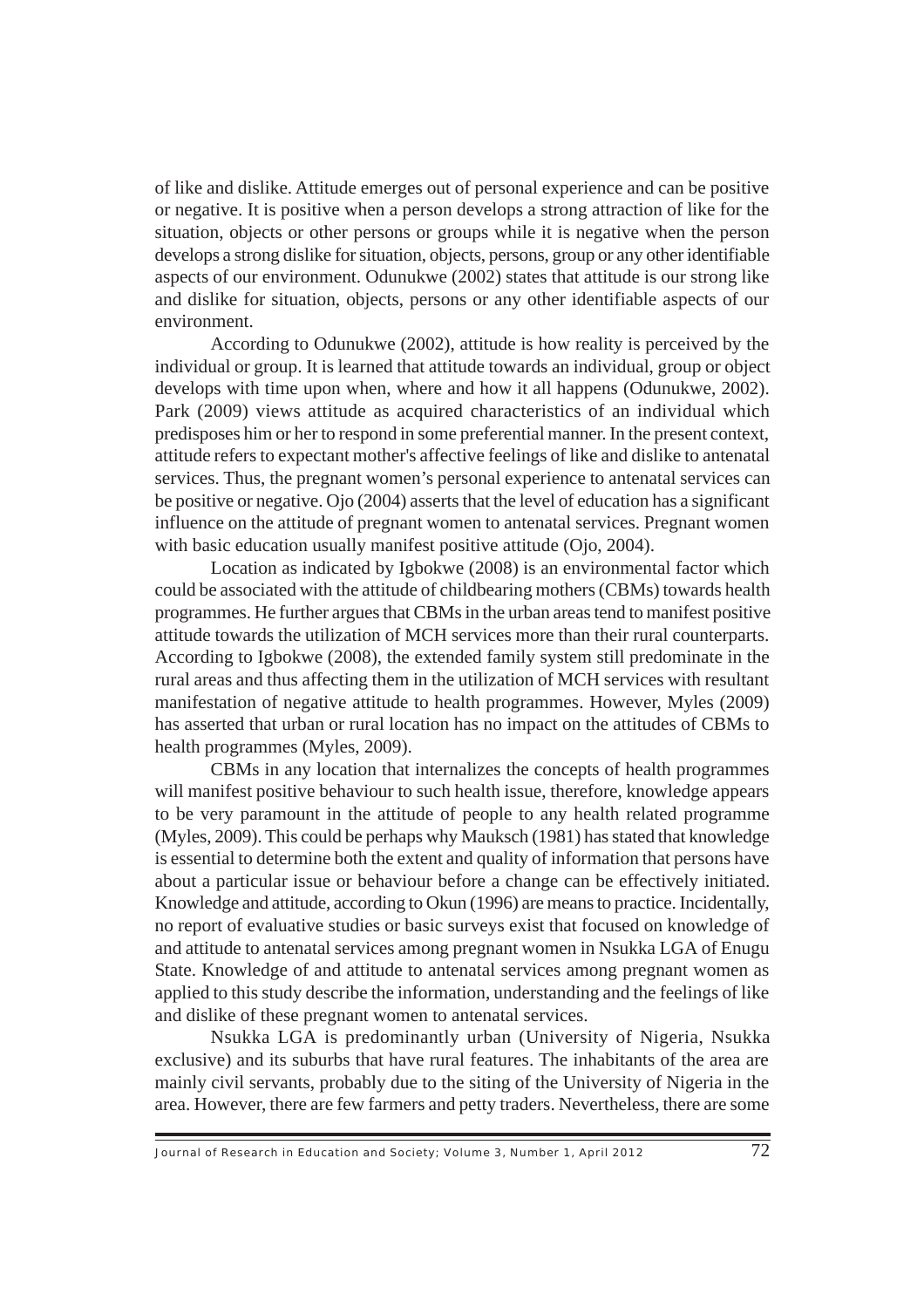literate business men and women while the rest are predominantly teachers with majority of them belonging to CBMs. However, majority of the people live in the rural areas with poor socio-economic characteristics and with common cultural values, beliefs and traditional norms.

phenomenon has resulted to poor knowledge of and attitude to antenatal services Regrettably, as laudable as safe motherhood is, which antenatal services is an integral part of, pregnant women in Nigeria appear to portray observable ignorance and lukewarm attitude to antenatal services (UNICEF, 2005). This bizarre among pregnant women. It is therefore not surprising that UNICEF (2005) reports that out of the estimated 27 million reproductive age of mothers in Nigeria, one in thirteen die due to pregnant-related disease which antenatal services could have prevented. This necessitates the present study designed to determine the knowledge of, and attitude to antenatal services among pregnant women in Nsukka LGA of Enugu State. In order to accomplish this task, five study questions were formulated thus:

- 1. What is the knowledge of concept of antenatal services among pregnant women in Nsukka LGA?
- 2. What is the knowledge of concept of antenatal services among pregnant women according to location in Nsukka LGA?
- 3. What is the attitude to antenatal services among pregnant women in Nsukka LGA?
- 4. What is the attitude to antenatal services among pregnant women according to level of education in Nsukka LGA?
- 5. What is the attitude to antenatal services among pregnant women according to location in Nsukka LGA?

## **METHOD**

73 LGA. This is in line with Ejifuagha (1998) principle who stated that when a population EGA: This is in the will Efflugate (1990) principle who stated that when a population<br>is in thousands 10 per cent of such population can be used as a sample size. This The survey design was adopted for this study. This method was chosen because it is concerned with the present and tries to determine the status of the phenomena under study. Asogwa and Igbokwe (2010) used the design to determine the competencies necessary for effective consumptions of goods and services in Enugu State. Therefore, the design is considered appropriate for this study. The population for this study consisted of all pregnant women who attended antenatal services in eight functional health facilities in Nsukka LGA. According to monitoring and evaluation (M&E) unit of the Health Department, Nsukka LGA, there are about 2627 expectant mothers who attended antenatal services in the area between January and November 2011. The simple random sampling technique of balloting without replacement was utilized to select 259 expectant mothers, using 10 per cent from every health facility in Nsukka technique was a success through the co-operation of four research assistants that are

Journal of Research in Education and Society; Volume 3, Number 1, April 2012  $\overline{73}$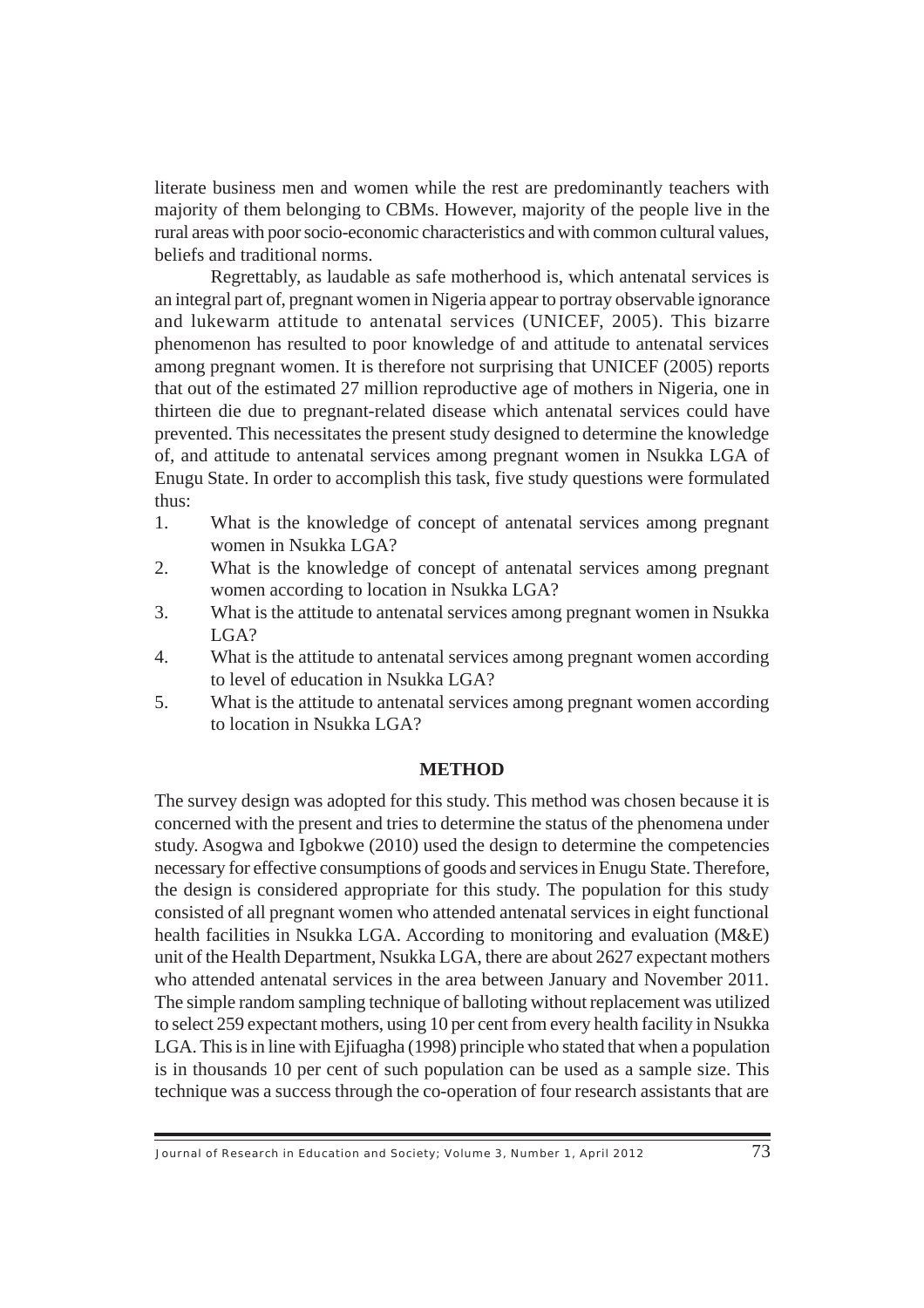midwives in the Local Government Area. The structured questionnaire was the instrument used for data collection. The questionnaire was administered to the respondents with the help of the four research assistants. Two days were set aside for the exercise. Completed copies of the questionnaire were collected on the spot on each day. At the end of the exercise, it was discovered that five copies of the questionnaire were badly completed and were rejected leaving a total of 254 usable copies for analysis. Percentages using modified Okafor's (1997) criteria for describing level of knowledge were adopted.

In this regard, a population of less than 20% was considered very 'low', 21- 39% 'low', 40-59% 'moderate'; 60-80% 'high' and above 80% 'very high' level of knowledge about antenatal services. The Likert attitude measurement scale modified by Osuka (2005), and Nworgu (2006) on a four point scale was also used to answer questions on the knowledge and attitude of pregnant women to antenatal services. In the positive statements, 4, 3, 2 and 1 were assigned to strongly agree, agree, disagree and strongly disagree with 2.5 as criterion mean point. The total percentage was used in the interpretation of the responses, while the grand mean was used for table interpretation of the reponses. The results were presented on tables according to the research questions.

### **RESULTS AND DISCUSSION**

| <b>Table 1:</b> Knowledge of Concept of Antenatal Services among Pregnant women $(N=254)$ |       |      |
|-------------------------------------------------------------------------------------------|-------|------|
| Items                                                                                     | freq. | $\%$ |
| Health care given to expectant mothers during blood transfusion                           | 32    | 12.5 |
| Services provided to pregnant women from the time of conception,                          |       |      |
| through labour and puerperium                                                             | 142   | 55.9 |
| Services given to pregnant women when their husband divorce them                          | 26    | 10.2 |
| Services provided to pregnant women when they have complications                          |       |      |
| associated with delivery                                                                  | 21    | 8.2  |
| Services provided to pregnant women when their health needs and                           |       |      |
| problems are not met                                                                      | 33    | 12.9 |
| Source: Survey, 2011                                                                      |       |      |

**Table 2:** Knowledge of Antenatal Services by Pregnant women according to Location (N=254)  $I$ <sub>rhan</sub>  $(n=142)$  Rural  $(n=112)$ 

| Tems                                                         | $U$ rban (n=142) |      | $Rurai (n=112)$ |      |
|--------------------------------------------------------------|------------------|------|-----------------|------|
|                                                              | freq.            | $\%$ | freq.           | $\%$ |
| Health care given to pregnant women during blood transfusion | 08               | 56   | 18              | 16.0 |
| Services provided to pregnant women from time of conception, |                  |      |                 |      |
| through labour and puerperium                                | 105              | 73.9 | 52              | 46.4 |
| Services given to pregnant women when their husband          |                  |      |                 |      |
| divorce them                                                 | 14               | 9.8  | 19              | 16.9 |
| Services provided to pregnant women when they have           |                  |      |                 |      |
| complications associated with delivery                       | 11               | 7.7  | 17              | 15.1 |
| Services provided to pregnant women when their needs and     |                  |      |                 |      |
| problems are not met                                         | 04               | 2.8  | 06              | 5.3  |
| <b>Source:</b> Survey, 2011                                  |                  |      |                 |      |

Journal of Research in Education and Society; Volume 3, Number 1, April 2012 74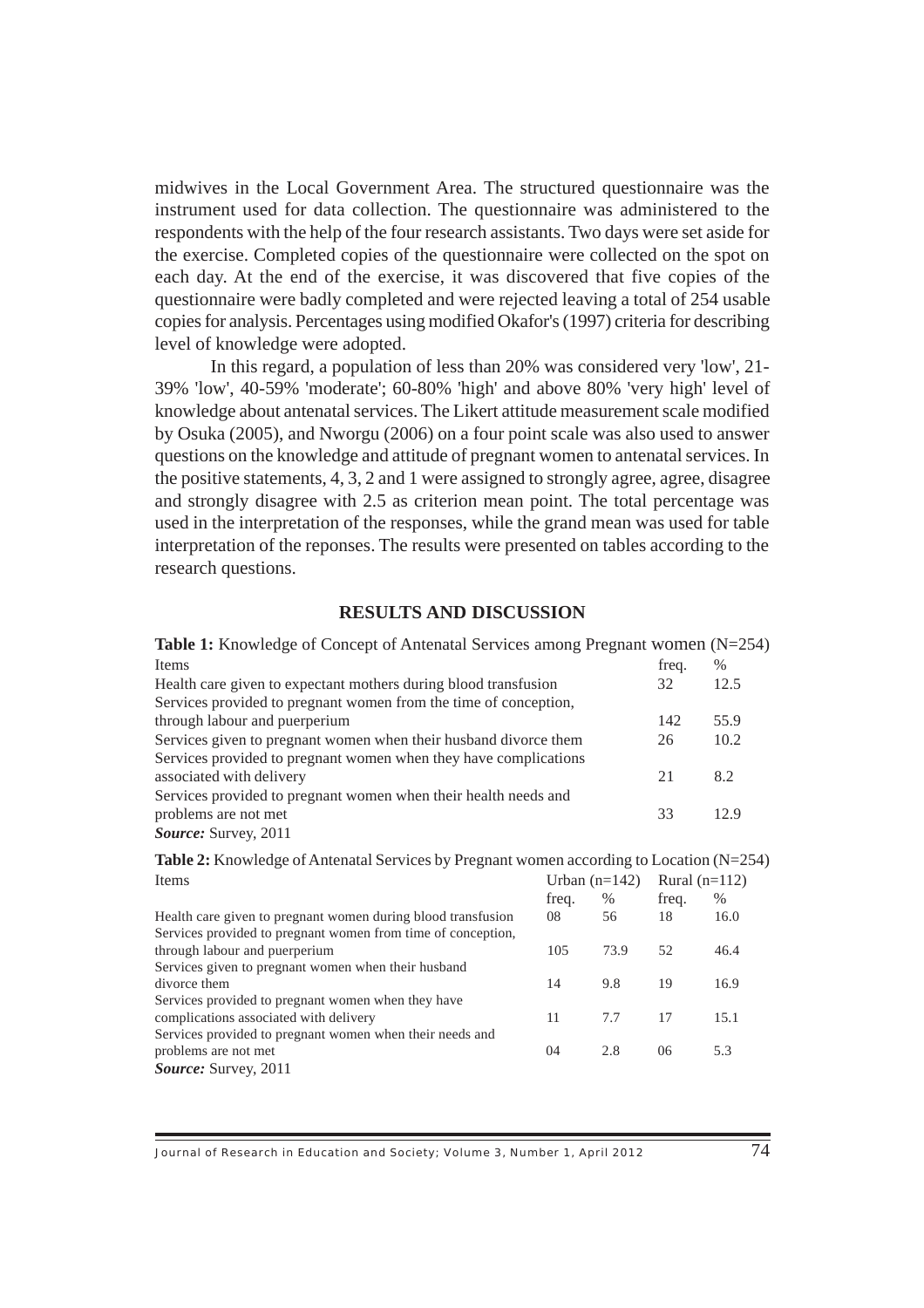| <b>THEIR DETAILLERS</b> TO THILLING BUT TICLE OF THE LIMIT WOLFFUL $(11 - 201)$ |           |     |    |           |       |      |
|---------------------------------------------------------------------------------|-----------|-----|----|-----------|-------|------|
| Items                                                                           | <b>SA</b> | A   | D  | <b>SD</b> | Total | Mean |
| Attending antenatal clinics as and when                                         |           |     |    |           |       |      |
| due are very essential aspect of safe                                           |           |     |    |           |       |      |
| motherhood initiative                                                           | 592       | 150 | 76 | 18        | 836   | 3.2  |
| Regular antenatal services prevent                                              |           |     |    |           |       |      |
| complication during labour                                                      | 480       | 156 | 84 | 40        | 760   | 2.9  |
| Regular antenatal services provide good                                         |           |     |    |           |       |      |
| marital relationship among couples                                              | 176       | 120 | 36 | 152       | 484   | 1.9  |
| Regular antenatal services guarantee sexual                                     |           |     |    |           |       |      |
| satisfaction during pregnancy                                                   | 584       | 144 | 84 | 18        | 830   | 3.2  |
| Attending antenatal clinics as and when due                                     |           |     |    |           |       |      |
| assure general well-being of pregnant women                                     | 552       | 156 | 24 | 52        | 784   | 3.0  |
| Grand mean $(x)$ 2.8                                                            |           |     |    |           |       |      |
| <b>Source:</b> Survey, 2011                                                     |           |     |    |           |       |      |

## **Table 3:** Attitude to Antenatal Services by Pregnant women (N=254)

**Table 4:** Attitude to Antenatal Services by Pregnant women according to Level of

| Education $(N=254)$                                                                               |     |                                 |     |     |  |
|---------------------------------------------------------------------------------------------------|-----|---------------------------------|-----|-----|--|
| <b>Items</b>                                                                                      | 1   | 2                               | 3   | 4   |  |
| Attending antenatal clinics as and when due are very essential                                    |     |                                 |     |     |  |
| aspect of safe motherhood initiative                                                              | 2.3 | 2.6                             | 2.8 | 3.0 |  |
| Regular antenatal services prevent complication during labour                                     | 2.0 | 2.4                             | 3.0 | 2.9 |  |
| Regular antenatal services provide good marital relationship                                      |     |                                 |     |     |  |
| among couples                                                                                     | 2.6 | 2.1                             | 2.7 | 3.6 |  |
| Regular antenatal services guarantee sexual satisfaction                                          |     |                                 |     |     |  |
| during pregnancy                                                                                  | 2.7 | 2.3                             | 3.4 | 3.2 |  |
| Attending antenatal clinics as and when due assure general                                        |     |                                 |     |     |  |
| well-being of pregnant women                                                                      | 2.1 | 2.4                             | 2.4 | 2.6 |  |
| Grand mean                                                                                        | 2.3 | 2.4                             | 2.8 | 3.1 |  |
| Source: Survey, 2011. Note: 1 No formal Education, 2 Primary Ed, 3 Secondary Ed and 4 Tertiary Ed |     |                                 |     |     |  |
| <b>Table 5:</b> Attitude to Antenatal Services by Pregnant women according to location $(n=254)$  |     |                                 |     |     |  |
| <b>Items</b>                                                                                      |     | Urban (n=142) x Rural (n=112) x |     |     |  |
| Attending antenatal clinics as and when due are very essential                                    |     |                                 |     |     |  |
| aspect of safe motherhood initiative                                                              | 3.2 |                                 |     | 2.8 |  |
| Regular antenatal services prevent complication during labour                                     | 2.8 |                                 |     | 2.6 |  |
| Regular antenatal services provide good marital relationship                                      |     |                                 |     |     |  |
| among couples                                                                                     | 2.4 |                                 |     | 2.7 |  |
| Regular antenatal services guarantee sexual satisfaction                                          |     |                                 |     |     |  |
| during pregnancy                                                                                  | 2.9 |                                 |     | 2.0 |  |
| Attending antenatal clinics as and when due assure general                                        |     |                                 |     |     |  |
| well-being of pregnant women                                                                      | 3.0 |                                 |     | 3.4 |  |
| Grand mean                                                                                        | 2.8 |                                 |     | 2.7 |  |

*Source:* Survey, 2011

Fractor 3 shows that 55.3% or pregnant women had inoderate force of the wredge of antenatal services in the area of study. Table 2 shows that 73.9% of pregnant women from the urban setting had high level of knowledge of antenatal services 46.4% had Out of the total number of 254 expectant mothers whose responses were analyzed, 20.4% had no formal education; 26.7% had primary education; 37.7% and 14.9% had tertiary education. Also 55.9% of the respondents were from the urban setting while 44.2% respondents were from the rural setting of Nsukka LGA. Table 1 shows that 55.9% of pregnant women had moderate level of knowledge of moderate level of knowledge from rural setting. Table 3 indicates that attitude of pregnant women towards antenatal services was positive. Table 4 reveals that attitude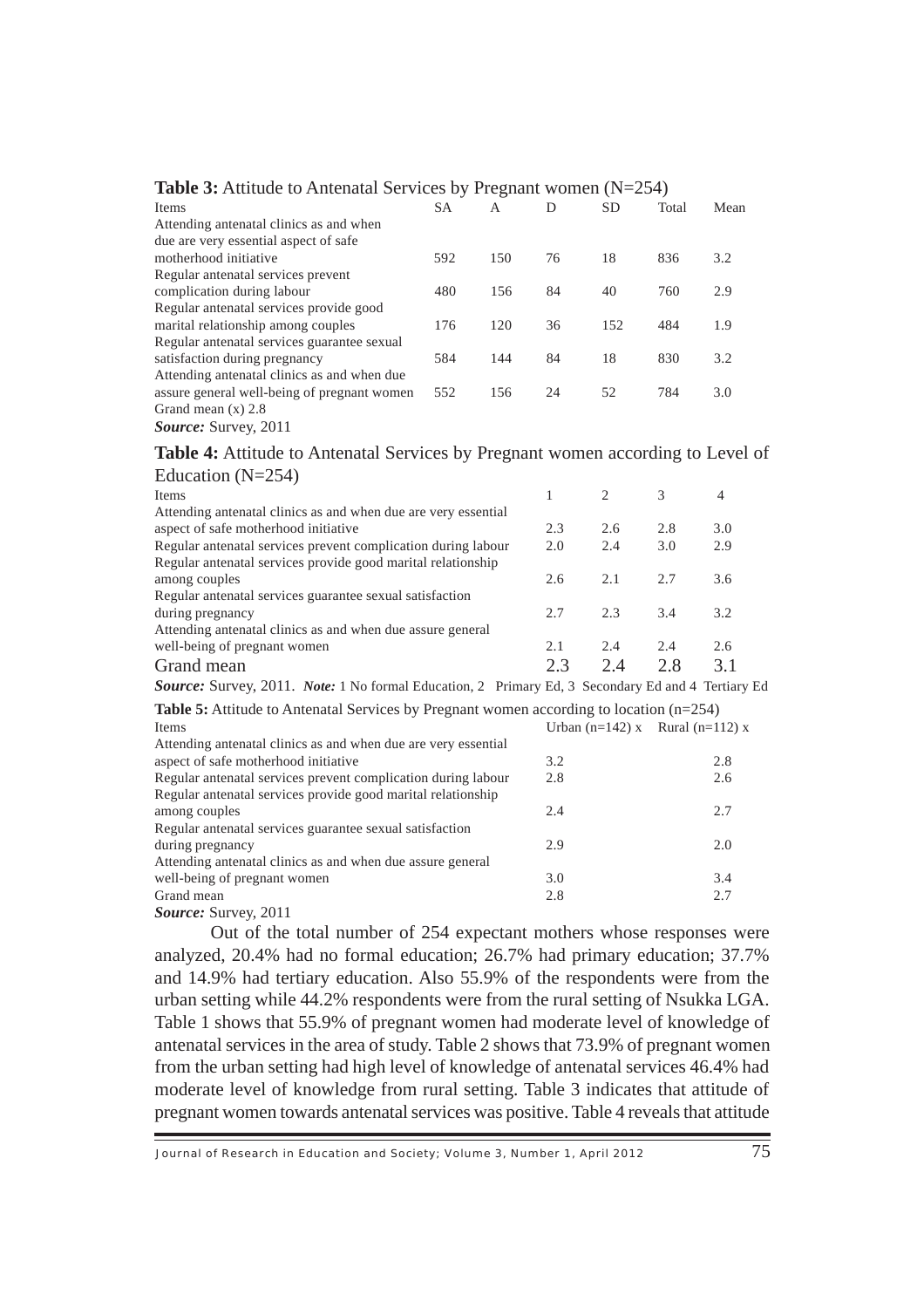of pregnant women with secondary school and tertiary education was positive while pregnant women with no formal education and primary educations was negative respectively. Table 5 shows that pregnant women in the urban and rural settings had positive attitude. Consistent with expectation, there was moderate level of knowledge 55.9% of antenatal services among pregnant women as shown on table 1. The result was expected because emperical evidence has shown that greater percentage of pregnant women are exposed to one form of education or another in the area of study. This finding was in line with the assertion of Obionu (2006) and Nzeako (2007) who stated that knowledge of antenatal services among pregnant women is a major factor in determining the extent of utilization of antenatal services. They maintained that knowledge is critical to man's quality of life because everything one does depend on knowledge. This, however, could be the reason WHO Report (1996) has asserted that knowledge is prerequisite for any health action. The report maintains that many of the ailments people suffer from are to large extent as a result of inadequate knowledge of health practices.

The findings on table 2 indicated that urban pregnant women had high level of knowledge 73.9% of concept of antenatal services while the rural pregnant mothers had moderate level of knowledge 46.4% of antenatal services. The result was plausible. The implication of this finding is that urban pregnant women were knowledgeable of antenatal services to compare with their rural counterparts. This result agrees with Igbokwe (2004) who reports that location has great impact on the utilization of antenatal services. Pregnant women in the urban areas are knowledgeable of the concept of antenatal services and therefore utilize the services more than their counter-parts in the rural settings (Igbokwe, 2004). He argued that some pregnant mothers in the rural areas may have basic knowledge of the concept of antenatal services but due to problems of accessibility may hinder them from demonstrating such knowledge (Igbokwe, 2004).

The findings on table 3 showed that the attitude to antenatal services by pregnant women was positive. The result is very interesting as it demonstrated the characteristics of pregnant women in the area of study. The result was in line with the assertion of Odunukwe (2002) who stated that attitude is our strong like and dislike for situation and how reality is perceived by the individual. It could be in realization of the above assertion that Ojo (2004) who states that the level of education of an individual has a significant influence on the attitude of such individual. Pregnant mothers with basic education on certain health issue manifest positive attitude to such health issue (Ojo, 2004).

pregnant women with no formal education and primary education showed negative Pregnant mothers with secondary and tertiary education qualification had positive attitude to antenatal services while the attitude to antenatal services by as indicated on Table 4. The findings were not expected in view of the available speculation by UNICEF (2000) that educated pregnant women manifest positive attitude to antenatal services more than their uneducated counterparts. Katijuanjo

Journal of Research in Education and Society; Volume 3, Number 1, April 2012  $\overline{76}$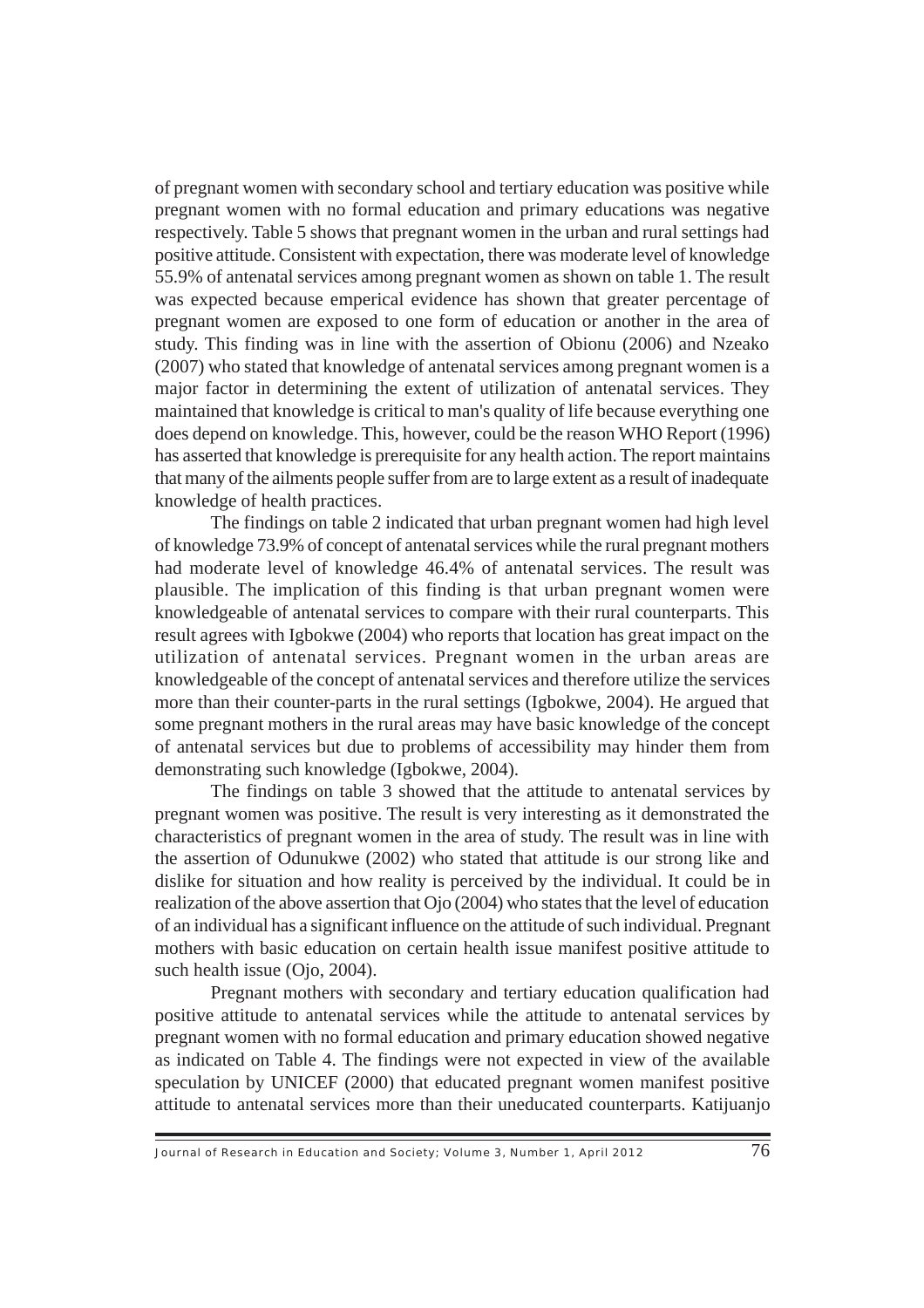programmes. According to her, CBM in any location that internalizes the concept of and Titus (2001) agreed with the above assertion as they stated that the proportion of deaths associated with pregnant related diseases appeared to be high among uneducated pregnant women. They associated the high deaths due to negative attitude to antenatal services by pregnant women. The findings on table 5 reveal that both urban and rural pregnant women had positive attitude to antenatal services. The result was plausible and agrees with the assertion of Myles (2009) who states that urban or rural location has no impact on the attitude of CBMs towards health any health programme will manifest positive behaviour to such health issue. She therefore maintained towards that knowledge appear to be very paramount in the attitude of people to any health related programme. This could be perhaps why Mausksch (1981) stated that knowledge is essential to determine both the extent and quality of information that persons have about a particular issue or behaviour before a change can be effectively initiated.

# **CONCLUSION AND RECOMMENDATIONS**

The study was conceptualized as a public health study which will be useful to all health educators and other health professionals in the field of research on issues that concern pregnant women and antenatal services. The study like many other studies in Nigeria with its rural characteristics found that the knowledge and attitude to antenatal services among pregnant women in Nsukka LGA of Enugu State call for review. Therefore, health education is a strong force which could be utilized by members of the society for the solution of its social, moral, economics and political problems. The process of educating the individual or community on the prevailing health problems and methods of controlling them through organized health education programme. Antenatal services are considered in this study as challenges for health educators. Therefore, health education is considered by many as the first and most important component of primary health care through which pregnant women should develop the necessary health knowledge and attitude towards health related problems.

knowledge of concept of antenatal services more than their rural counterparts who indicated moderate level of knowledge. Pregnant women in the area of study with Knowledge of, and attitude to antenatal services among pregnant women appear to be very vital and critical for effective utilization of MCH services by all members of the society. Therefore, there is urgent need for all health educators and other health professionals to ensure that this group of women benefit maximally through the utilization of MCH services for proper improvement of health care delivery system in the society. It was observed that the concept of knowledge of antenatal services among pregnant women in the area of study showed moderate level of knowledge. Pregnant women in the urban areas showed high level of secondary and tertiary education had positive attitude while pregnant mothers with no formal education and primary education had negative attitude. Pregnant women

Journal of Research in Education and Society; Volume 3, Number 1, April 2012 77